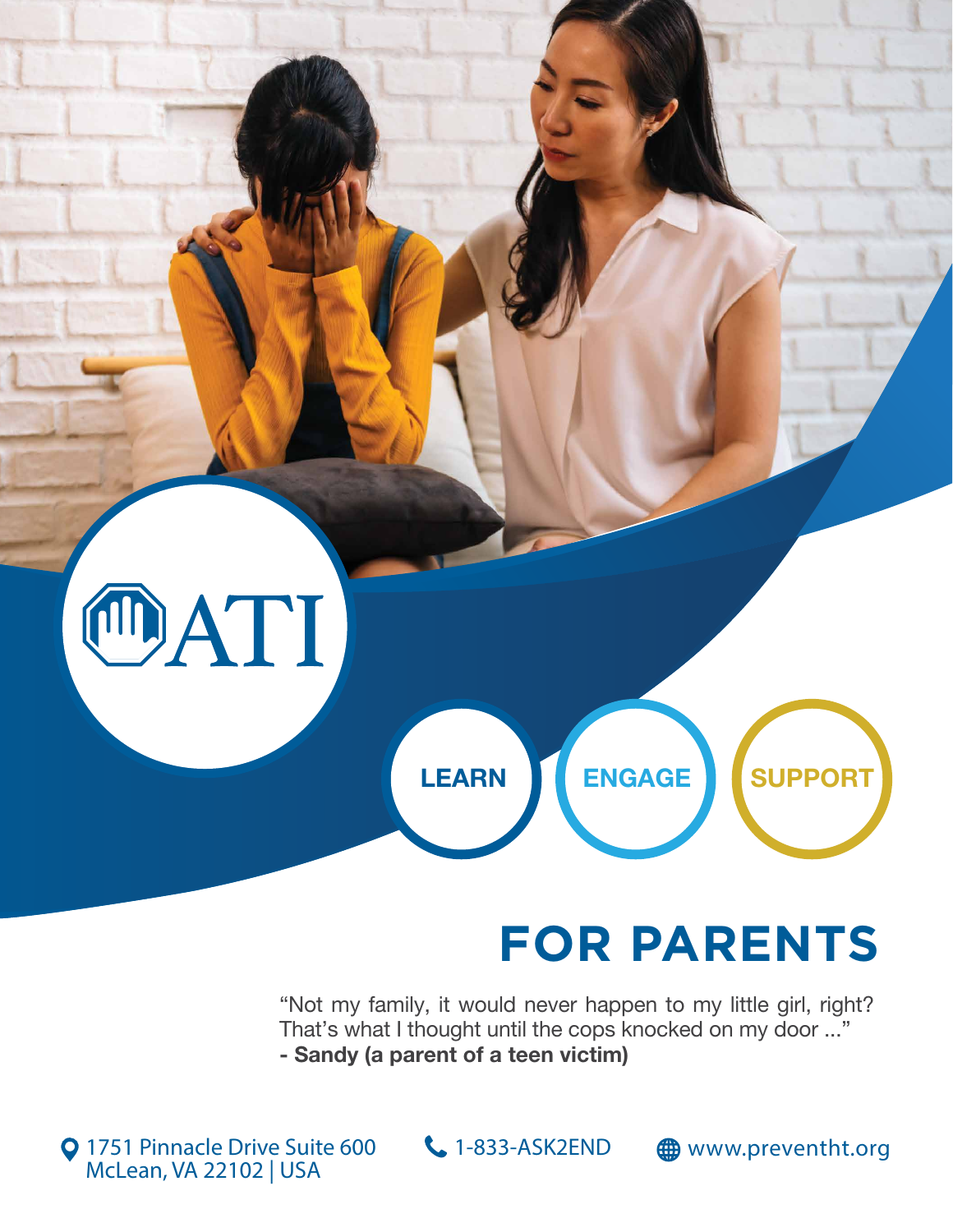# **WHAT?**

Human trafficking is compelling a person to engage in commercial sex or forced, unfair labor. A sex trafficker is someone who profits from someone participating in sexual acts in exchange for anything of value (money, food, drugs, clothes, a place to sleep, etc) or someone who gives something of value to receive a sex act.

**WHERE?**

In 2016 there were over 7500 cases of human trafficking reported in the United States according to the National Human Trafficking Hotline. This is only a percentage of the actual cases as many go unreported. The map below shows where those phone calls originated. Notice the concentration of calls in your area. To find specific statistics for your area go to: http://traffickingresourcecenter.org/ states



# **WHO?**

Victims can be from any ethnicity, social or economic group, gender, or level of academic achievement. Some traffickers prefer to focus their efforts on recruiting young people into their enterprises, as most traffickers are young as well. Traffickers are looking for young people who may:

- Lack a sense of belonging to others
- Not feel respected or valued by family or friends
- Base their self-worth on popularity or relationships
- Be willing to keep secrets, including the relationship
- Not have a good relationship with their parents
- Be looking for a boyfriend or girlfriend
- Be often bored with not much to do
- Spend a lot of time away from family or friends
- Be willing to take directions and believe the lies and false promises

## **HOW**

### Scouting

Traffickers are searching for young people to target. Traffickers find teens:

- Social media
- Shopping malls
- Bus stops
- School • Through friends

#### Manipulating **Trapping**

Traffickers relate to young people and often times seem "too good to be true."

- Pretend to be boyfriends or girlfriends
- Buy presents; treat their intended victims very well
- Listen and act interested in their lives
- Traffickers lie

Traffickers trick or control young people into staying in the lifestyle. These methods could be:

- False love or lies
- Drugs
- or even violence or threats of violence



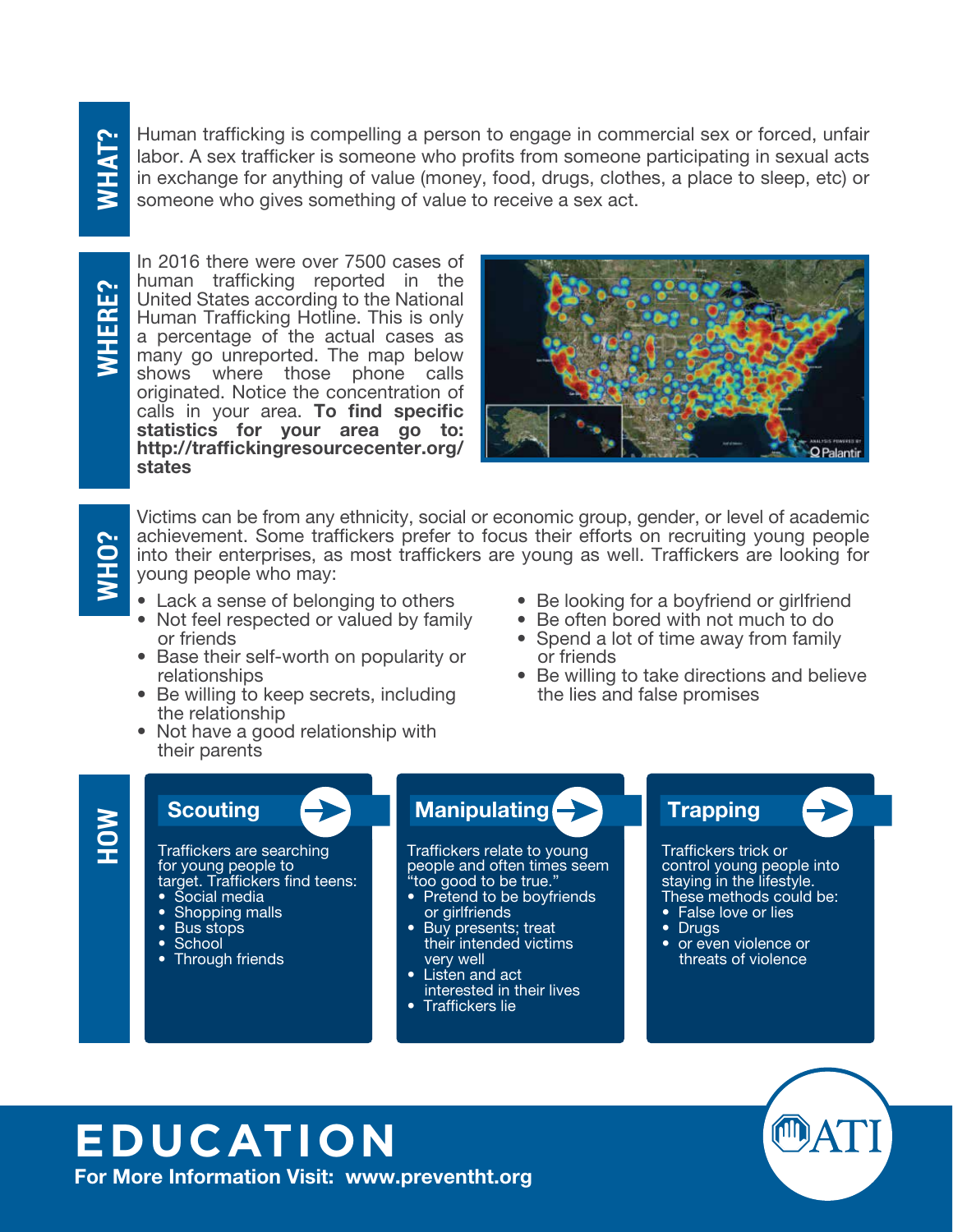

The key to success is being involved in your teen' s life. One frequently asked question is, "What can I do to protect my teen?" It's a difficult question to answer, but here are some suggested ways to be an informed, involved, and proactive parent or guardian.

#### **Know what your teen is doing**

Knowing where your teen is and what they are doing sounds simple, but it's a vital component in keeping teenagers safe, especially when they have unsupervised time after school or on weekends. Always know how to reach your teen and check in on them regularly.

#### **Be involved**

Build a trusting relationship with your teen. Simple things such as conversations, family meals, and family time create an open relationship between parents and teens.

#### **Talk with your teen about sensitive topics**

Discuss difficult topics such as healthy relationships, alcohol, drugs, and sex trafficking with teens. Discuss methods used to lure teens such as promises of a better life, new clothes, money, love, and attention. These tactics are ways that traffickers exploit the dreams of teens they target.

#### **Help build your teen's self-esteem and confidence**

Traffickers look for vulnerable victims and specifically target teens who may feel excluded, are looking to belong and be accepted, or are otherwise emotionally susceptible. If you don't tell your teen you love them, someone else will.



**"I thought that my teen needed their privacy so when they defriended from social media I didn't push the issue. I trusted them! But to answer your question, no I never talked to them about the threats of sex trafficking or other online predators." - Sam (parent of a victim)**

#### **Talk to your teen about the dangers of social media and monitor their social media accounts**

Provide practical safety tips and set ground rules for your family. Teens should never share personal information online or accept friend requests or follow people they do not know. No one should ever share sexually explicit or suggestive photos with anyone; photos can be shared multiple times and are never truly deleted. Tell your teen to talk to you or another trusted adult if they feel threatened or uncomfortable online. See our Social Media Awareness Guide for more information.

#### **Talk with your teen about friendship**

Talk with your teen about what friendship really means. Explain to them that friendship is built on trust and honesty. People are not always who they seem on social media. Discuss healthy relationships and identify unhealthy relationships. Arrange opportunities to meet your teen's friends and their families. Be alert to situations that are questionable such as a much older boyfriend or girlfriend, isolation from other friends and family, and unexplained gifts.

#### **PREVENTION** For More Information Visit: www.preventht.org